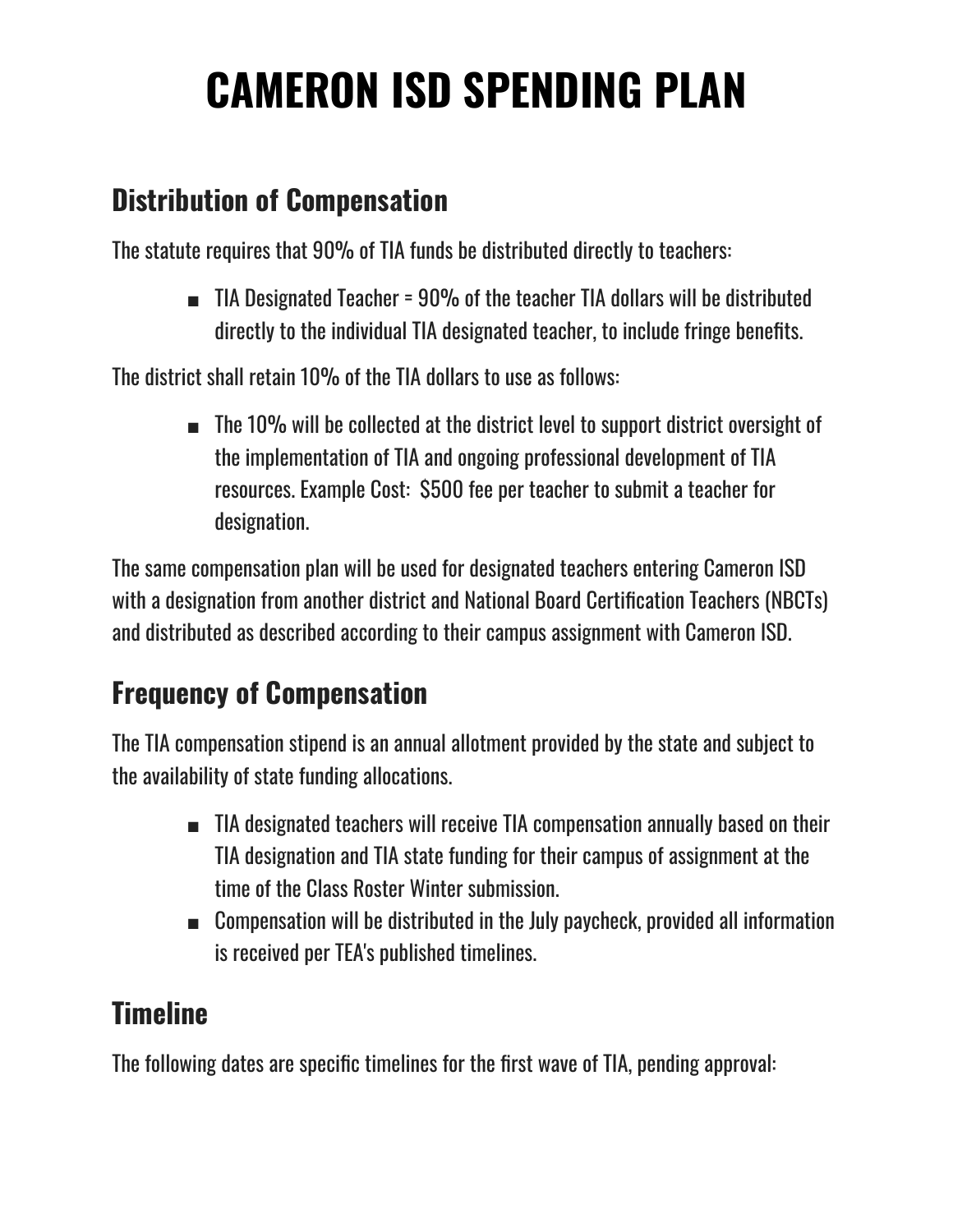# **CAMERON ISD SPENDING PLAN**

- July 2024- TIA Designated Teacher Stipend Payout
- August 31, 2024- Deadline for the 10% retained TIA funds to be spent by Cameron ISD
- September 1, 2024- District receives funding for TIA for the previous year during the settle-up process.

### **TRS Retirement Impact of Compensation**

TIA compensation stipends will be included in the annual wages reported to the Teacher Retirement System (TRS) and will be used when calculating retirement benefits.

## **Deduction Information**

TIA compensation stipends will include typical reductions from the allotment received to cover the cost of TRS, Medicare, workers' compensation, and any other pertinent deductions.

### **Teacher Movement**

Teacher movement during the school year affects the TIA designation process. The movement will be handled in one of two ways as outlined below:

1. What is the district's plan for adjusting/changing the distribution of TIA funds when an eligible teacher moves to/from a campus within the district or to/from the district **prior** to Class Roster Winter Submission?

> ■ The designated teacher will receive TIA funds based on their hiring/transfer date and the allotments assigned to teachers by TEA. Teachers who transfer to another campus within Cameron ISD **prior** to class roster winter submission will receive their TIA funds for their new campus. In Cameron ISD's plan, 90% of a teacher's allotment is given directly to the teacher who earned the designation. Cameron ISD will provide funding to teachers based on the allotments assigned to individual teachers and received by the district from TEA.